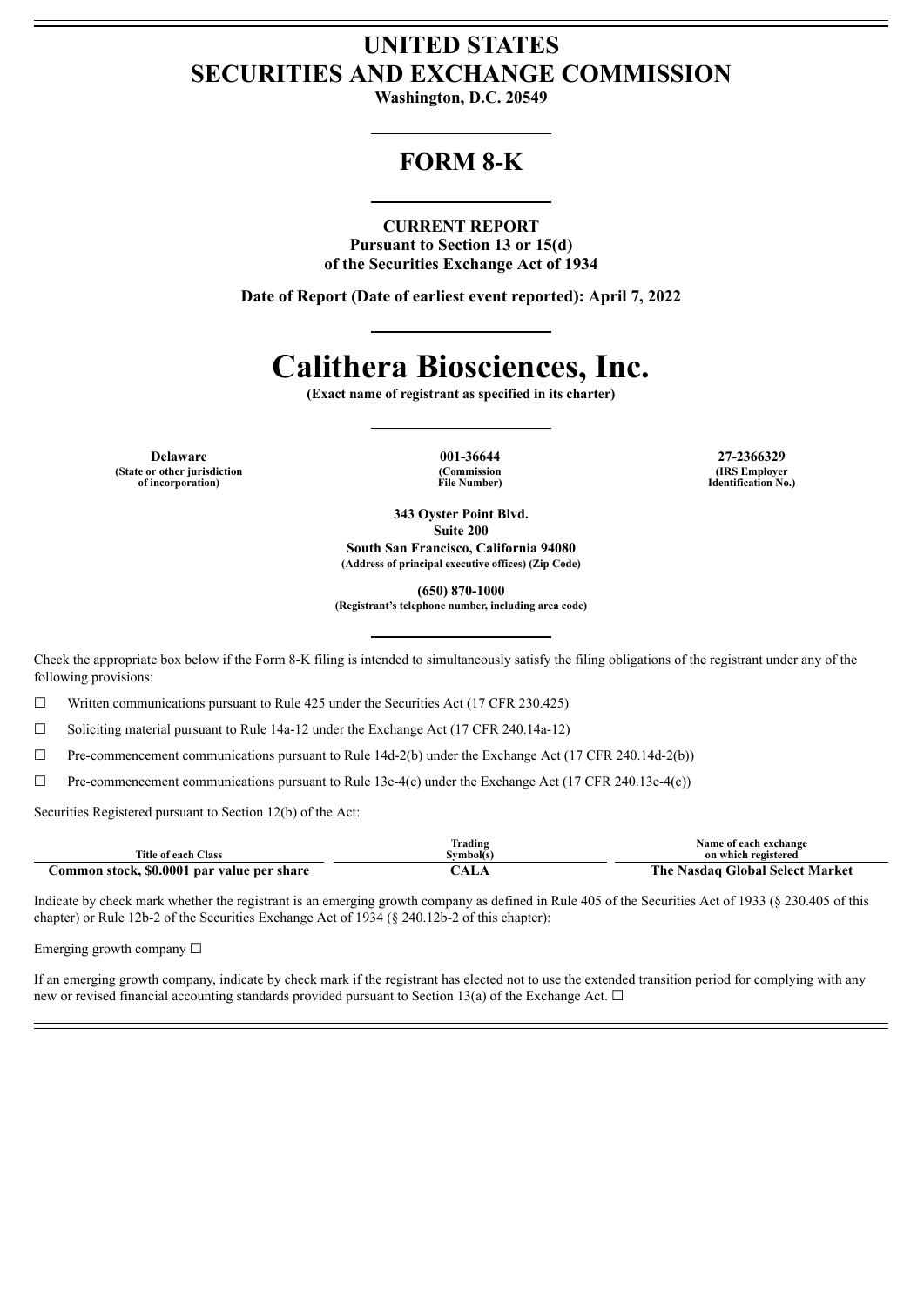#### Item 3.01 Notice of Delisting or Failure to Satisfy a Continued Listing Rule or Standard; Transfer of Listing.

On April 7, 2022, Calithera Biosciences, Inc. received a written notice, or the Notice, from the Listing Qualifications Staff of The Nasdaq Stock Market LLC notifying us that our stockholders' equity as reported in our Annual Report on Form 10-K for the year ended December 31, 2021, did not satisfy the continued listing requirement under Nasdaq Listing Rule 5450(b)(1)(A) for the Nasdaq Global Select Market, which requires that a listed company's stockholders' equity be at least \$10.0 million.

In accordance with such Notice, we have 45 calendar days from the date of the Notice to submit a plan to regain compliance with Nasdaq Listing Rule 5450(b)(1)(A), or we may choose to transfer the listing of our common stock to The Nasdaq Capital Market. We intend to submit a compliance plan within 45 days of the date of the Notice, and will evaluate available options to resolve the deficiency and regain compliance. If our compliance plan is accepted, we may be granted up to 180 calendar days from April 7, 2022 to evidence compliance.

There can be no assurance that we will be able to regain compliance with Nasdaq Listing Rule  $5450(b)(1)(A)$ , or maintain compliance with any other listing requirements. The Notice has no immediate effect on the listing or trading of our common stock, which will continue to be listed and traded on the Nasdaq Global Select Market, subject to our compliance with the other Nasdaq listing requirements, including Nasdaq Listing Rule 5550(a)(2). On December 30, 2021, we announced that that we had received a written notice from The Nasdaq Stock Market LLC notifying us that on December 29, 2021, the average closing price of our common stock over the prior 30 consecutive trading days had fallen below \$1.00 per share, which is the minimum average closing price required to maintain listing on the Nasdaq Global Select Market under Nasdaq Listing Rule 5550(a)(2). We intend to ask our stockholders to approve a reverse stock split of our issued and outstanding common stock at our 2022 Annual Meeting of Stockholder to be held on June 1, 2022, to regain compliance with Nasdaq Listing Rule 5550(a)(2).